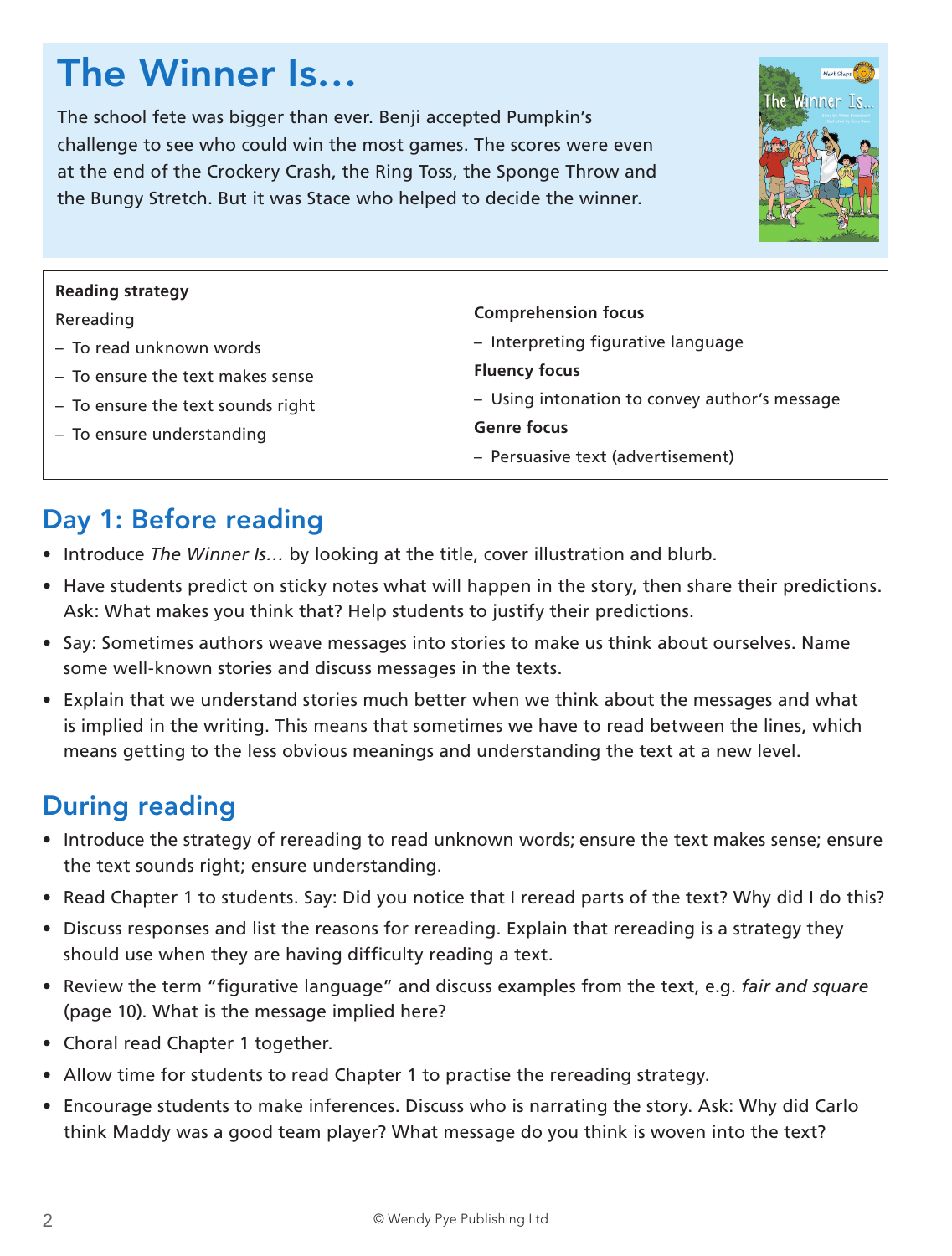- List responses on chart paper headed "Predicted messages". Support students in moving beyond the literal meanings of the text by working through Chapter 2 together using a "read, stop, think, discuss" approach.
- Reread page 13. What does *burst into tears* mean? Did Kylie "burst"? Reread page 14. Stop after reading "*I shook my head. 'Not exactly.*'" Ask: What does Carlo mean by this?
- Read on to page 15, "*I rolled my eyes and followed them to the nearest game*." Ask: What does Carlo mean when he does this? Discuss responses.
- Choral read Chapter 2 together.

### After reading

- Distribute Worksheet A and discuss expectations.
- Emphasise that when we read figurative language, we need to read between the lines rather than take the language literally.
- Model how students can read between the lines to show what characters are really thinking.
- Remind them that they will need to reread the text that comes before and after to help them.
- Have students write their hidden messages for Chapters 1–2.

### Fluency focus

Read *Saltspray School Needs You to come to the Fete* with students. Discuss how to use their voices when reading to an audience. Have students practise using intonation to convey the author's message.

### Vocabulary and spelling activities Goals

To develop understanding about:

- use of capital letters for emphasis
- sound words
- soft /g/ sound
- short /u/ vowel sound

#### Activity 1 Use of capital letters for emphasis

Reread the text on page 16 and ask, Why have the words *SMASH* and *CRASH* been written in capital letters? Discuss responses and explain that they are written in this way to emphasise the words. Explain that this strategy is used sparingly in text. Have individuals read the text on the page aloud, using emphasis when they read the capitalised words. Allow students to find one word in the text that they think could have been written in capital letters. (e.g. *Pumpkin*! on page 13)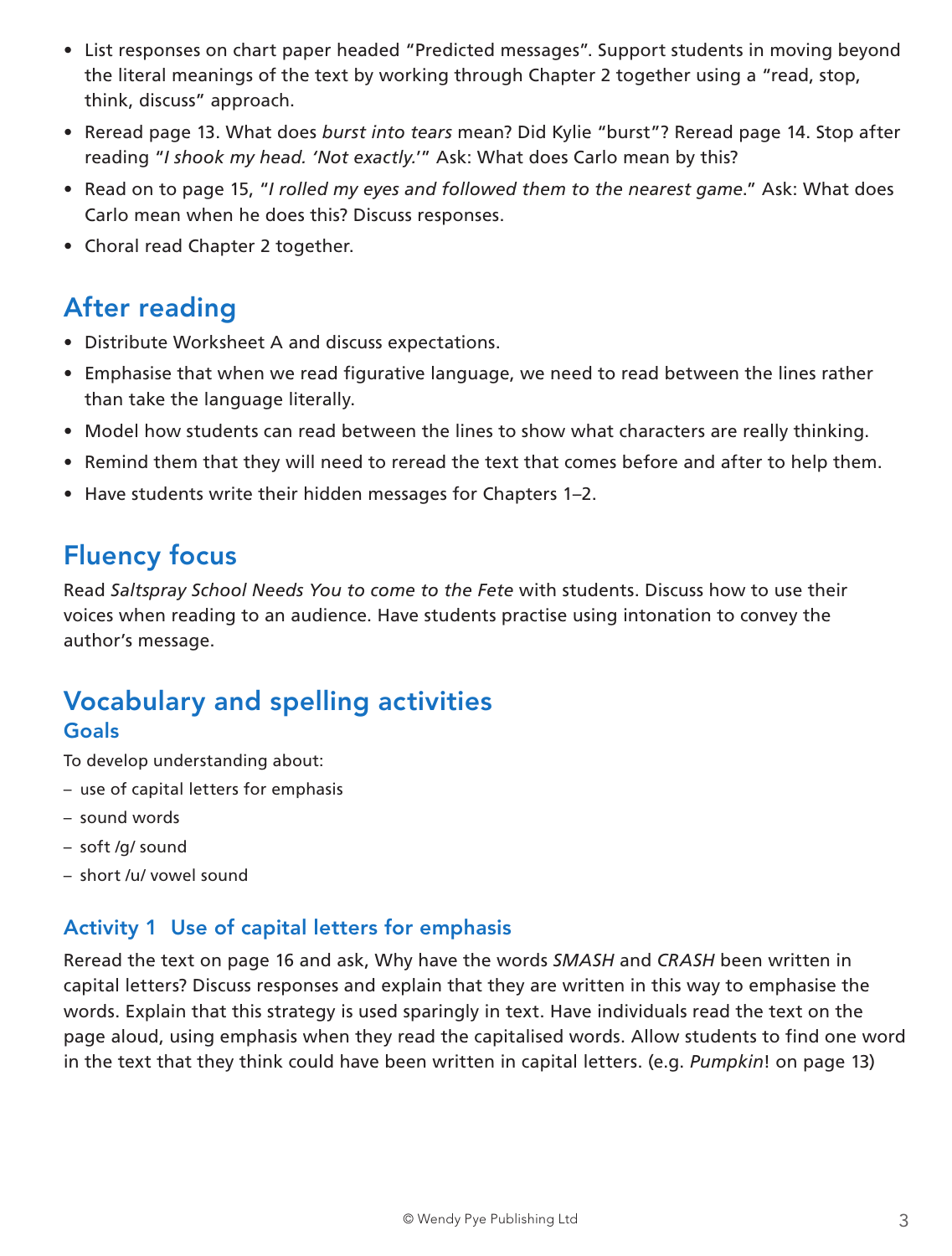### Activity 2 Sound words

Review the meaning of the term onomatopoeia using a word from the text, e.g. *Splat* (page 22). Discuss the purpose of sound words in the text, then have students recall other examples of sound words – *smash, crash, whoosh*. Have them compile a class list of onomatopoeic words. Include words recalled from past reading. Add other examples as they are discovered. Encourage students to use them in appropriate parts of their own writing.

### Activity 3 Soft /g/ sound

Involve students in finding words from the text that have the letter g in them – *bungy, targets, glossary, challenged, sponge, dog, forgot*. Record them on the board and say the words together to identify the different sounds that are represented by the letter g. Reread the words *bungy*, *challenged* and *sponge* and discuss how the g represents the /j/ sound. Ask students to list other words that have a g representing the /j/ sound, e.g. *giraffe, gentle, giant*. Have students record this list of words, then create a rule about the soft /g/ sound.

### Activity 4 Short /u/ vowel sound

Find words with the short /u/ vowel sound in the text, e.g. *just, run, up, under, some*. Record the words on the board, then read them together. Ask: What do you notice about the /u/ sound in the words? Involve students in classifying the words into groups according to the letters that represent the short /u/ vowel sound, e.g. *just, run, under*. Students create a chart and add the lists of words with their letters as a heading. Jointly construct a rule about the short /u/ vowel sound, e.g. the letters "u" or "o" can be used to represent the /u/ sounds in words.

# Day 2: Before reading

- Review the strategy of rereading and discuss the importance of and reasons for rereading words, phrases, sentences and paragraphs.
- Reread the list of predicted messages recorded on Day 1, then have students summarise the story so far.
- Provide positive feedback to those who notice figurative language and mention some of the inferred messages as well as the literal meanings.

### During reading

- Repeat the "read, stop, think, discuss" approach and work through Chapters 3–4.
- Stop on page 20 at *grinned*. Why was Carlo feeling confident about the challenge?
- Stop on page 24 at *Roll up for some excellent items*. What is implied here?
- Continue to read, stopping where appropriate to prompt students to discuss the implied meaning.
- Choral read Chapters 3 and 4 together.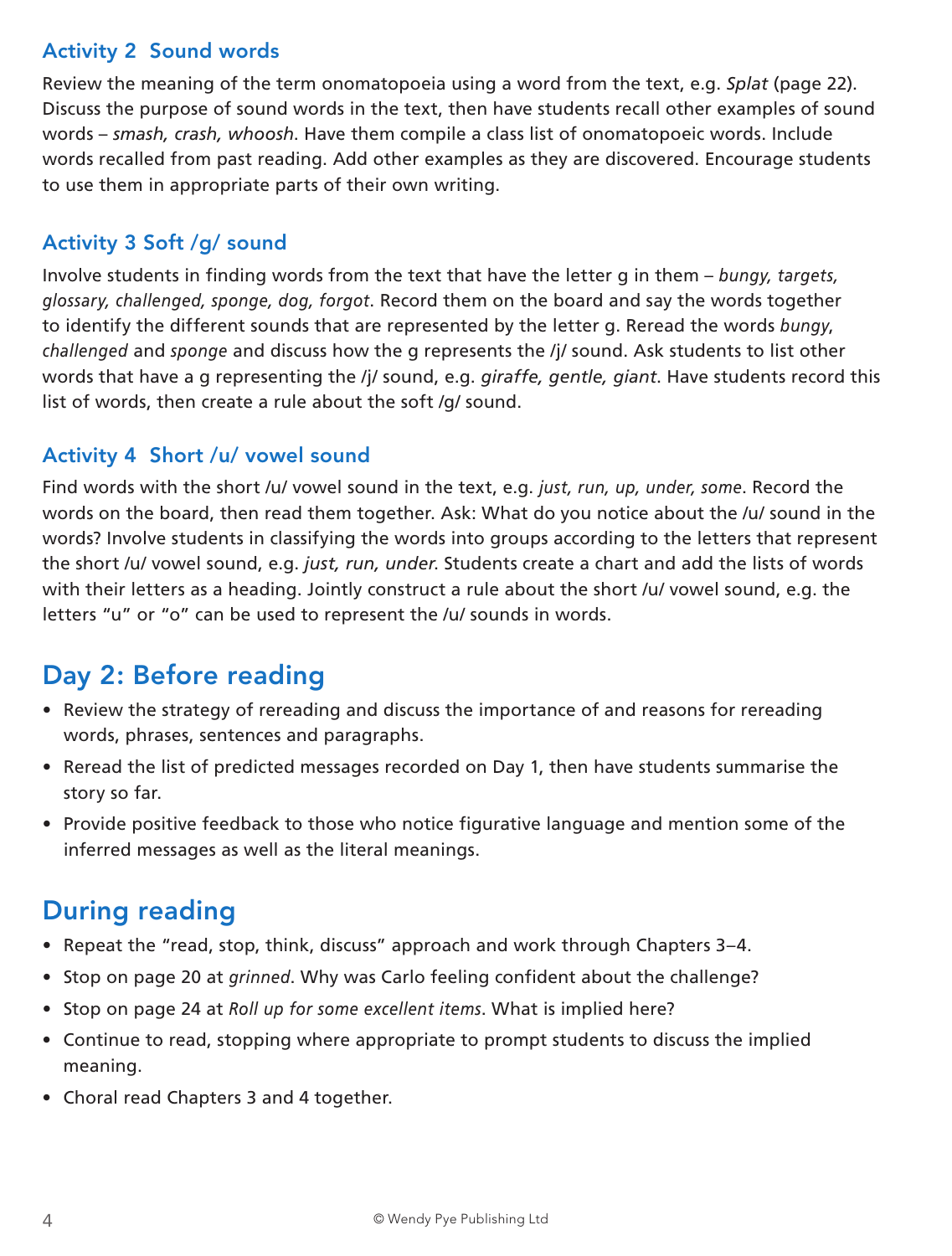# After reading

Have students complete the messages for Chapters 3–4 on Worksheet A and share their efforts. Remind them of the importance of rereading parts of the text to get to the hidden meanings.

### The rap: rhythm, rhyme and repetition Goals

- To provide a forum for meaningful reading practice
- To use rhythm, rhyme and repetition and shared reading experiences to build students' confidence
- To further develop students' ability to read keywords automatically

#### Activity 1 Introduce the rap

Read the rap with students. Volunteers read the rap independently.

#### Activity 2 Perform the rap

Encourage students to perform word or sound percussion in time with the rhythm of the rap. Pairs of students perform the rap with one student chanting a repetitive phrase or sound quietly in the background while the other student reads the rap.

#### Activity 3 Identify rhyme

Analyse the rap to identify the pattern that has been used. Identify the words that rhyme and the words that don't. Brainstorm other sets of rhyming words that could be used, e.g. popcorn, nice and warm, yum, yum, yum. Have students choose a set of rhymes and write a verse using the same pattern as the original. Have students perform their verse as part of a group performance.

#### Activity 4 Identify rhythm

Identify the way that syllables work to establish a rhythm. Identify the rhythm that is established when the three repeated lines are read as one. Brainstorm for other phrases with a similar rhythm that could be introduced. Have students practise varying the volume of their voices to add another dimension to the sound pattern.

#### Activity 5 Publish a rap

Have each student produce their own rap about one aspect of being competitive or playing sideshow games. They use a device and add graphics to their rap. Have students jointly publish their raps as one book along with other details about being competitive or going to a fete. Identify the features of books that are made up of collections, e.g. a book of fairytales. Students include all of these features in their publication of raps.

### Day 3: Before reading

• Have students talk about what figurative language and reading between the lines means – getting to the less obvious meanings, interpreting the text and understanding the text at a new level.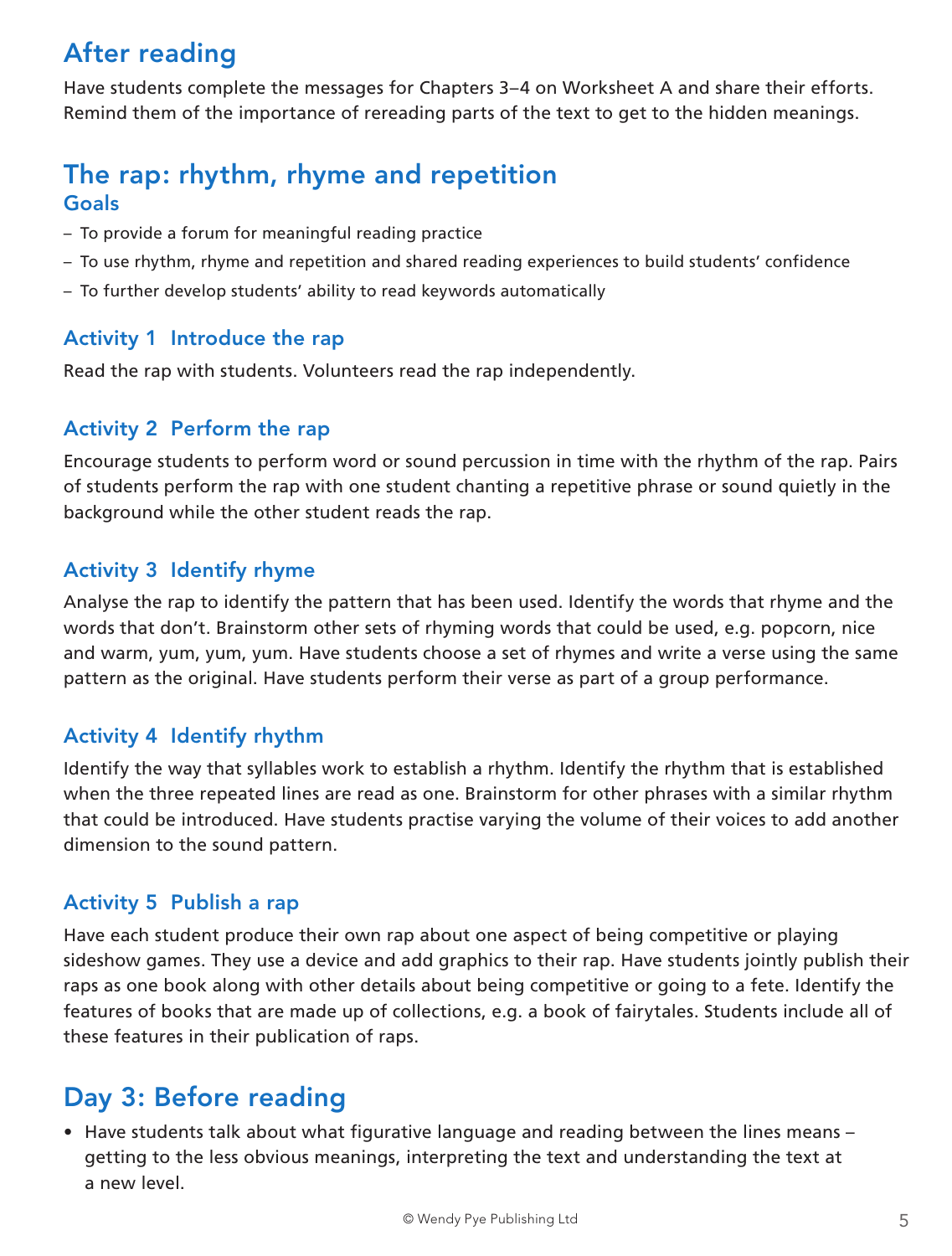- Read the list of predicted messages together and add more or delete those that students feel are no longer relevant.
- Ask students to choose one or two from the list and talk to a partner about them.

## During reading

- Repeat the "read, stop, think, discuss" approach and work your way through Chapter 5.
- Stop on page 32 at *"Yes!" Benji and I shouted*. Ask: What do the boys mean when they shout this?
- Continue to read, stopping where appropriate to prompt students to infer meaning.
- Choral read Chapter 5 together.

### After reading

• Discuss expectations for Chapter 5 on Worksheet A. Have students complete the task.

### Become an advertising agent Goals

- To read and understand an advertisement
- To identify and talk about the features of an advertisement

Ask students what they know about advertisements. Discuss responses. Discuss how advertisements persuade us to do things or buy things.

- Review *Saltspray School Needs You to come to the Fete*. List some features of an advertisement. Some words or sentences are repeated. Some words are written in capital letters or bold for emphasis. Styles of speech such as alliteration are sometimes used. Some ads include free offers or prizes. Students use Worksheet B to complete and share their answers.
- Students use Worksheet B to analyse *Saltspray School Needs You to come to the Fete*.
- Tell students they will write an advertisement for a school fete together. Guide them through the process and ask them to share their writing to get ideas from each other. Support students to complete the task.
- Discuss how advertisements are presented in newspapers and magazines. Identify the role of the text, including the title and the graphics.
- Compose a draft of an advertisement on the board or a large sheet of paper as students are writing. Demonstrate some steps for editing it.
- Students draft their own advertisement, remembering to use the features of questions, commands and repetitive sentences. Remind them about the power of persuasion and how we can persuade people to buy things through advertising.
- Provide support for students who need it by dictating a simple beginning for them.
- Read your advertisement aloud with students, then pose the following questions: Does it sound persuasive? Does it make sense? Does it make you want to go to the Fete? What changes would you make? Model how to edit your advertisement to make it sound more persuasive.
- Have students apply the same process to edit their own drafts.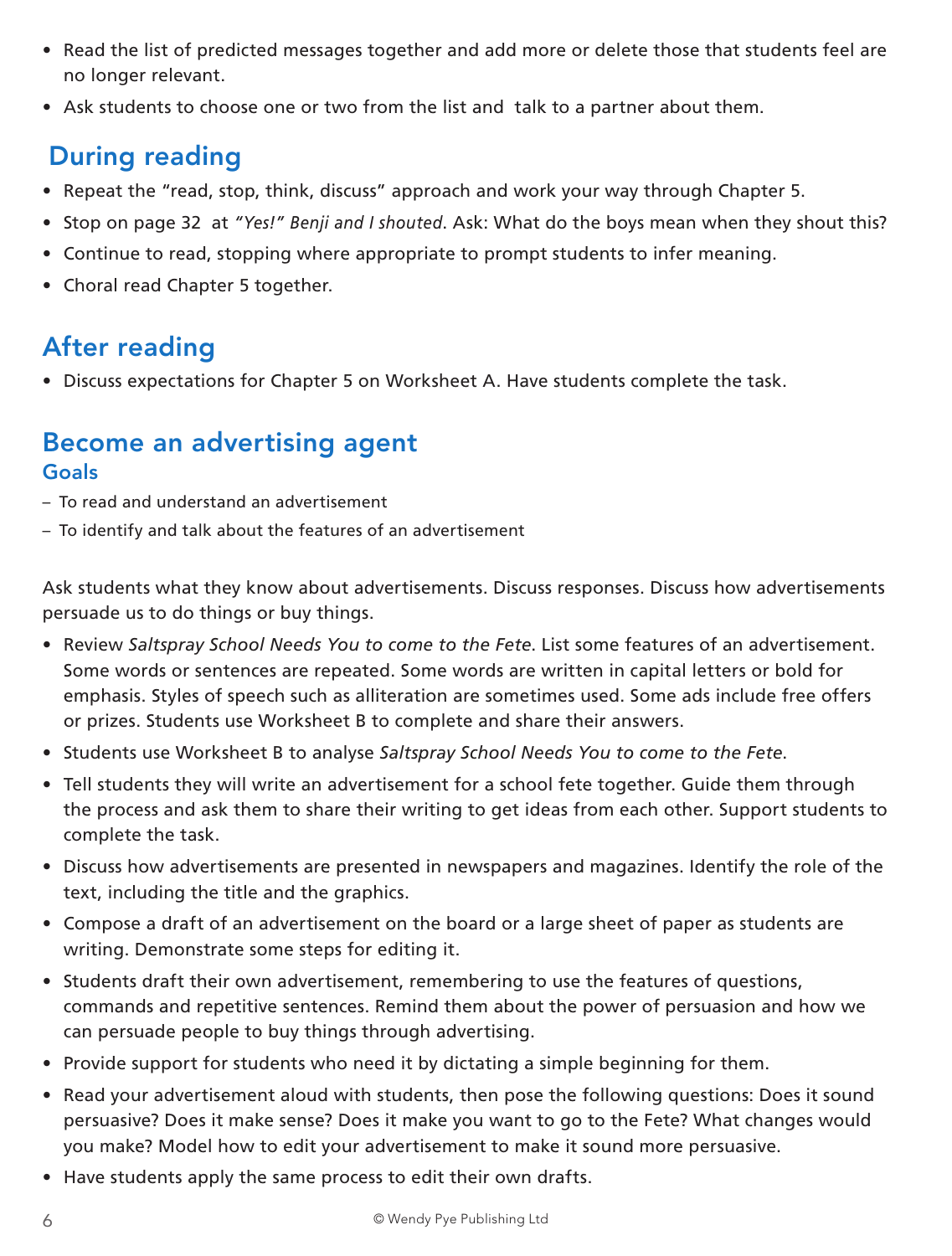| The Winner Is                                |       |
|----------------------------------------------|-------|
| Worksheet A Interpreting figurative language |       |
| Name:                                        | Date: |

What do you think these sentences mean? Read between the lines for the hidden message.

| Chapter 1, page 6: What did     |  |
|---------------------------------|--|
| Kylie mean when she said,       |  |
| "Mum said"?                     |  |
|                                 |  |
|                                 |  |
|                                 |  |
|                                 |  |
| Chapter 2, page 16: What did    |  |
| Benji mean when he said, "Just  |  |
| warming up"?                    |  |
|                                 |  |
|                                 |  |
|                                 |  |
| Chapter 3, page 24: What did    |  |
| the voice over the loudspeaker  |  |
| mean when it said, "Roll up for |  |
| some excellent items!"?         |  |
|                                 |  |
|                                 |  |
|                                 |  |
| Chapter 4, page 29: What does,  |  |
| "his eyes on the prize", mean?  |  |
|                                 |  |
|                                 |  |
|                                 |  |
|                                 |  |
|                                 |  |
| Chapter 5, page 34: What did    |  |
| Benji mean when he said, "Oh,   |  |
| that ticket"?                   |  |
|                                 |  |
|                                 |  |
|                                 |  |
|                                 |  |

Write your favourite sentence and draw a picture to go with it on the back of this sheet.